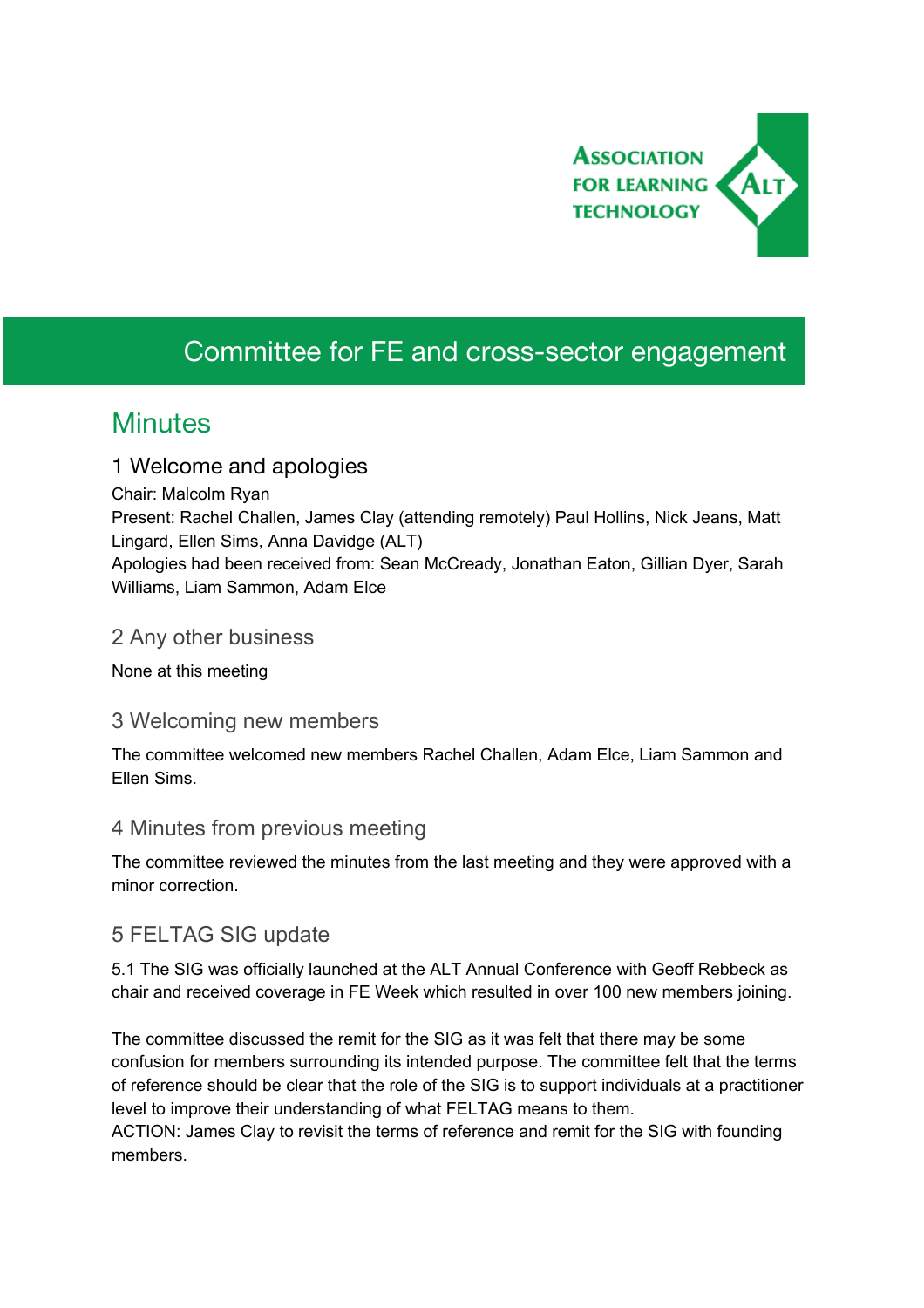5.2 The committee discussed ALT's response to the BIS consultation on digital skills. James Clay and Doug Gowan leading on the response with Trustees and will be feeding back at the end of October. Rachel Challen agreed to pick up with James outside of the meeting to provide some feedback.

## 6 FE at ALT Annual Conference

6.1 The committee discussed the increase in FE engagement at the ALT Annual Conference over the past two years, increasing from 4 FE participants in 2012 to  $\sim$ 100 in 2015. The committee noted their thanks to the ALT Staff Team, Co-Chairs and Programme Committee of the 2015 Conference for the efforts to encourage engagement from the FE sector. ACTION: AD to feedback on number of non HE proposals received for the 2015 conference.

6.2 The committee discussed the possibility of inviting colleagues from the FE sector to run workshops at the Annual Conference relating to research in further education. ACTION : AD to feed this back to the Programme Committee for the 2016 Annual Conference.

6.3 The committee expressed concern at the idea of not having any Invited Speaker sessions at the next Annual Conference. It was felt that this might be limiting for speakers from the FE sector in particular who may be less well suited to speaking in large plenary sessions rather than smaller more specific sessions. It was highlighted that the presence of FE sector Invited Speakers at the conference is often a big draw for FE colleagues.

## 7 Events and conference report

The committee discussed and reviewed the report commenting on the increased FE engagement at the ALT Annual Conference, held in Manchester in September and the potential for FE engagement in the Online Winter Conference to be held in December.

## 8 Communications and Website report

The committee discussed and reviewed the report commenting on the increase in online engagement during the Annual Conference and the use of Open Badges. The committee questioned whether awareness of Open Badges could have been increased to maximise participation.

ACTION: AD to liaise with Martin Hawksey and feedback to committee regarding ALT's use of Open Badges and how/where they can be displayed, particularly in relation to Moodle.

The committee were encouraged to tweet using the altc hashtag.

## 9 **Confidential item:** Individual updates from members

10 International matters

None this meeting.